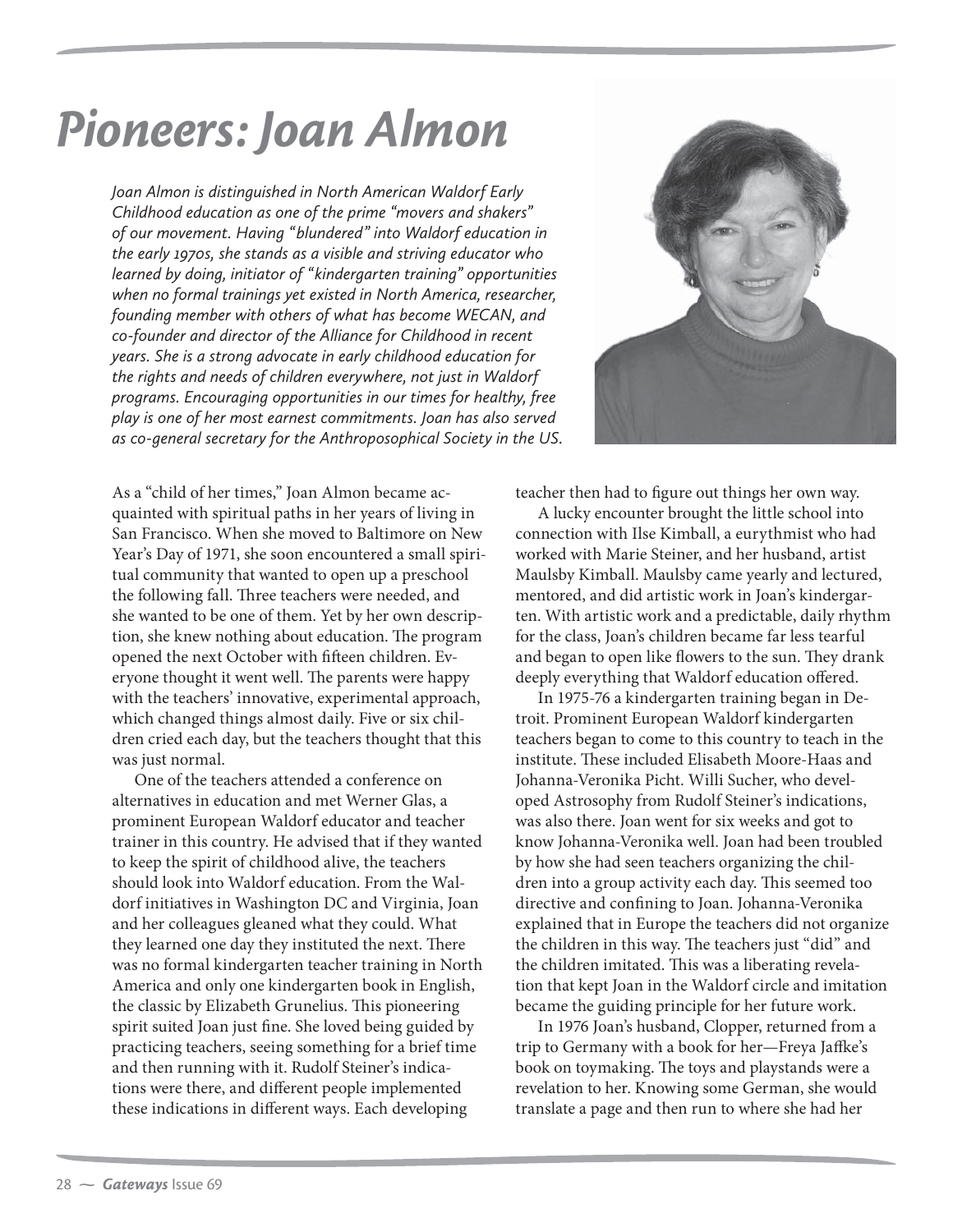craft supplies and make what she was reading about. This was typical of how things were done in these early days. There was not a lot of buildup before trying something and not a lot of depth of understanding to begin. This was learning by doing.

In 1978-79 came an opportunity to spend a year in Europe and observe Waldorf teachers there. Werner Glas had told Joan to make acquaintance with Bronja Zahlingen in Vienna. She ended up spending three mornings a week in the Vienna kindergarten. By June, when she was invited by Nancy Foster to teach at Acorn Hill in the Washington DC area, where she and her husband lived, she was itching to again take a kindergarten class and accepted the offer.

During her time in Europe, Joan had come to meet many of the "greats" there—Dr. Helmut von Kügelgen, Margret Meyerkort, and Freya Jaffke. She also got to know Elisabeth Moore-Haas better and became very close to Bronja Zahlingen. These contacts gave her a foot in the door to the European Waldorf early childhood movement.

As Acorn Hill was establishing itself, the state of Maryland (the school's licensing agent) began to require that each teacher have twelve university credit hours in Waldorf education. It was not clear how to satisfy the state's requirement, but Joan had contact with a professor at Towson University who agreed that Acorn Hill could bring master teachers from Europe and the university would supply the credit. Thus began a very rich time for Acorn Hill with these great teachers. Acorn Hill was looked to for guidance by younger Waldorf initiatives. When a time came that the university no longer was interested in granting these credits, the state of Maryland had fortuitously passed a rule that schools could run their own internal trainings and supply credits. So Acorn Hill was able to develop its own internal training. This ran for a number of years, offering anthroposophic studies, arts, and pedagogy. Then the Associate Teacher Training programs began in Sacramento and Sunbridge, and these programs met many of the training needs for early childhood teachers.

In the late seventies Werner Glas and Charlotte Dukich brought forth a proposal to form a Waldorf kindergarten association that would be part of AWSNA. The proposal was turned down. But at an AWSNA conference in Toronto in 1984, Joan and Susan Howard invited kindergarten teachers to meet about creating an association within the early childhood community of teachers. Johanna-Veronika Picht was the European liaison who guided the group toward forming a professional association of individuals at first, rather than institutions. At the organizational meeting, Joan was tapped to become the chair, as she had more time and flexibility than other founding members. But from the very first, Susan Howard, who stepped in as WECAN coordinator when Joan went on to other things, and Joan worked closely together along with many other teachers. Over time, what began as the Waldorf Kindergarten Association became the present-day WECAN.

The connection to international Waldorf early childhood was strengthened through an international kindergarten conference in Dornach in 1984. One hundred American teachers attended the conference on travel grants. Joan took on a new role at this conference. All lectures were in German with no English translation. There was great frustration among the English-speaking teachers and Joan was asked to do the translating. She took notes during the morning lecture and gave a 5 p.m. summary in English. It was not ideal but the best one could do at the time. [There is now simultaneous translation of lectures transmitted through headsets in each of the major languages represented at Dornach conferences.]

The richness brought by the European master teachers also introduced some interesting challenges. Each teacher had individual and unique ways of interpreting and bringing forth the indications for Waldorf early childhood. Different styles began to emerge across North America linked to different master teachers. When teachers introduced to Waldorf pedagogy by these different European teachers encountered one another as colleagues, some tensions—and even some clashes—arose about which approach was the right one. Joan and Susan Howard saw that divisions were opening up in the kindergartens. So the first North American kindergarten conference was held in Wilton, NH in the late 80's. Presenters were Dr. von Kügelgen, Werner Glas, Freya Jaffke, Margret Meyerkort, Bronja Zahlingen, Johanna Veronika Picht, and Elisabeth Moore-Haas. It was astonishing and liberating to the audience to see how each presenter took hold of anthroposophical truths and worked with Rudolf Steiner's indications in different ways. The puppet play performances, which were a major part of the conference, were very different yet all true to the indications as well. The gift teachers took away from this conference was experiencing that there are many ways to do the right thing.